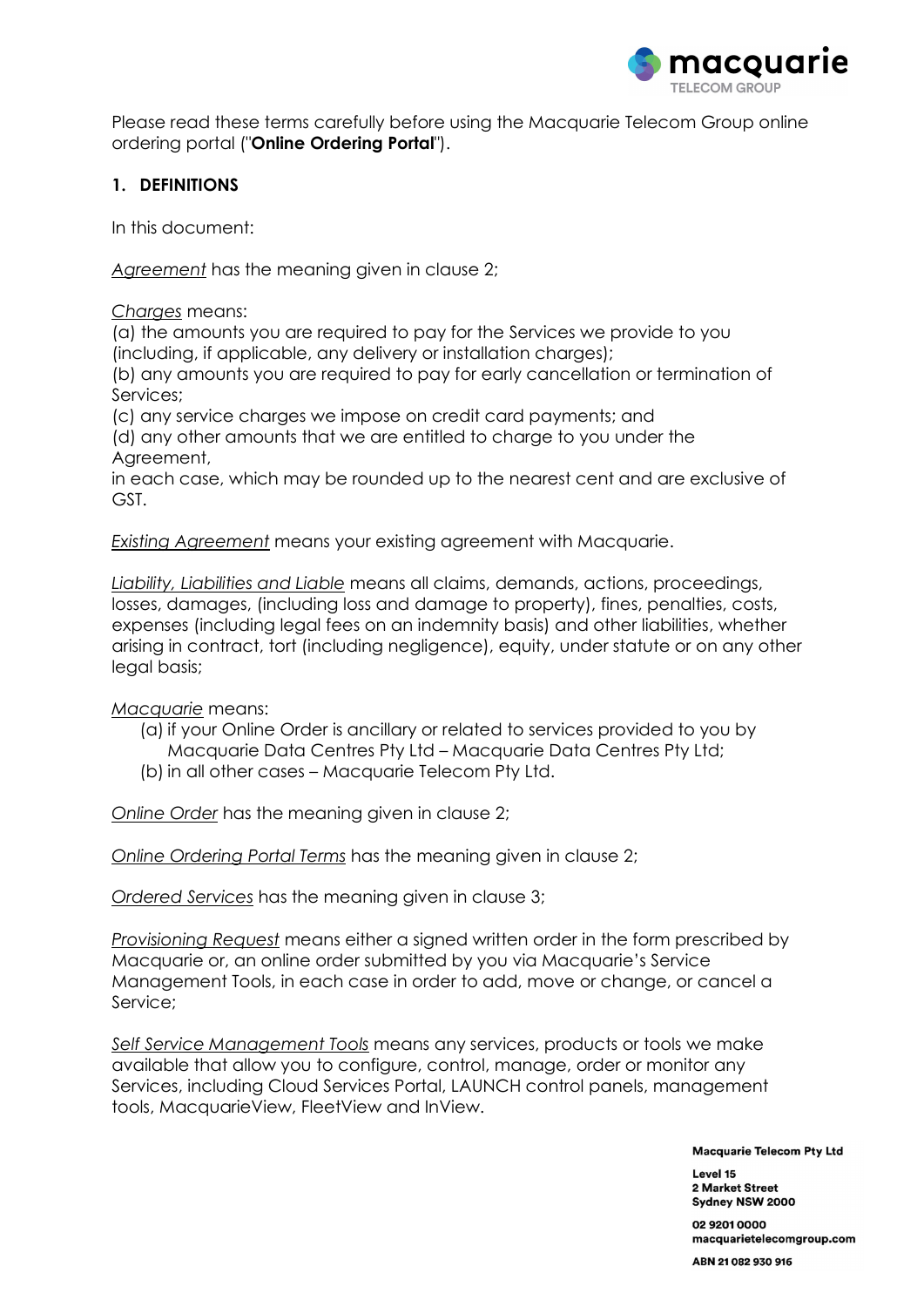

Services means the services and any related equipment which are specified in an Online Order, as well as any Service Management Tools that we make available to you.

Taxes means any taxes (including GST but excluding taxes on our income), duty, levy or similar charge imposed in relation to any Services or Charges, whether under Australian or foreign laws, and includes associated interest, fines or other penalties.

# 2. YOUR AGREEMENT

Any order for Services made using the Online Ordering Portal ("Online Order") is subject to:

- the terms and conditions contained in Existing Agreement; and
- the terms and conditions contained in this document ("**Online Ordering** Portal Terms"),

together, "the Agreement".

To the extent of any inconsistency between your Existing Agreement and these Online Ordering Portal Terms, the Online Ordering Portal Terms will prevail.

By clicking "accept" or by using the Online Ordering Portal you:

- agree to be bound by the Agreement; and
- represent that you have authority to purchase goods and services under the relevant Agreement.

## 3. ORDERING SERVICES ONLINE

**Ordering Services.** As an existing customer of Macquarie you may use the Online Ordering Portal to create an Online Order. Not all services are available via the Online Ordering Portal and the range of Services that may be ordered and the Charges payable are set out on the relevant pages of the Online Ordering Portal.

**Take care when ordering.** Please take care when completing an Online Order. Only order the Services you require.

Submitting an Online Order. When you submit the Online Order you make an irrevocable offer to Macquarie to purchase the Services described in the Online Order ("**Ordered Services**") for the Charges set out in the Online Order. The Online Order is a Provisioning Request for the purposes of your Agreement and Macquarie may, in its absolute discretion, accept or reject your Online Order. If Macquarie accepts the offer set out in the Online Order, our technical and operational teams will provision the Ordered Services.

Acceptance after Provisioning. After the Ordered Services have been provisioned we will send an email to the address you specified in the Online Order confirming to you that provisioning is complete. At the time we send this email the Online Order becomes binding as if the Online Order was a Provisioning Request.

**Macquarie Telecom Pty Ltd** 

Level 15 2 Market Street Sydney NSW 2000

02 9201 0000 macquarietelecomgroup.com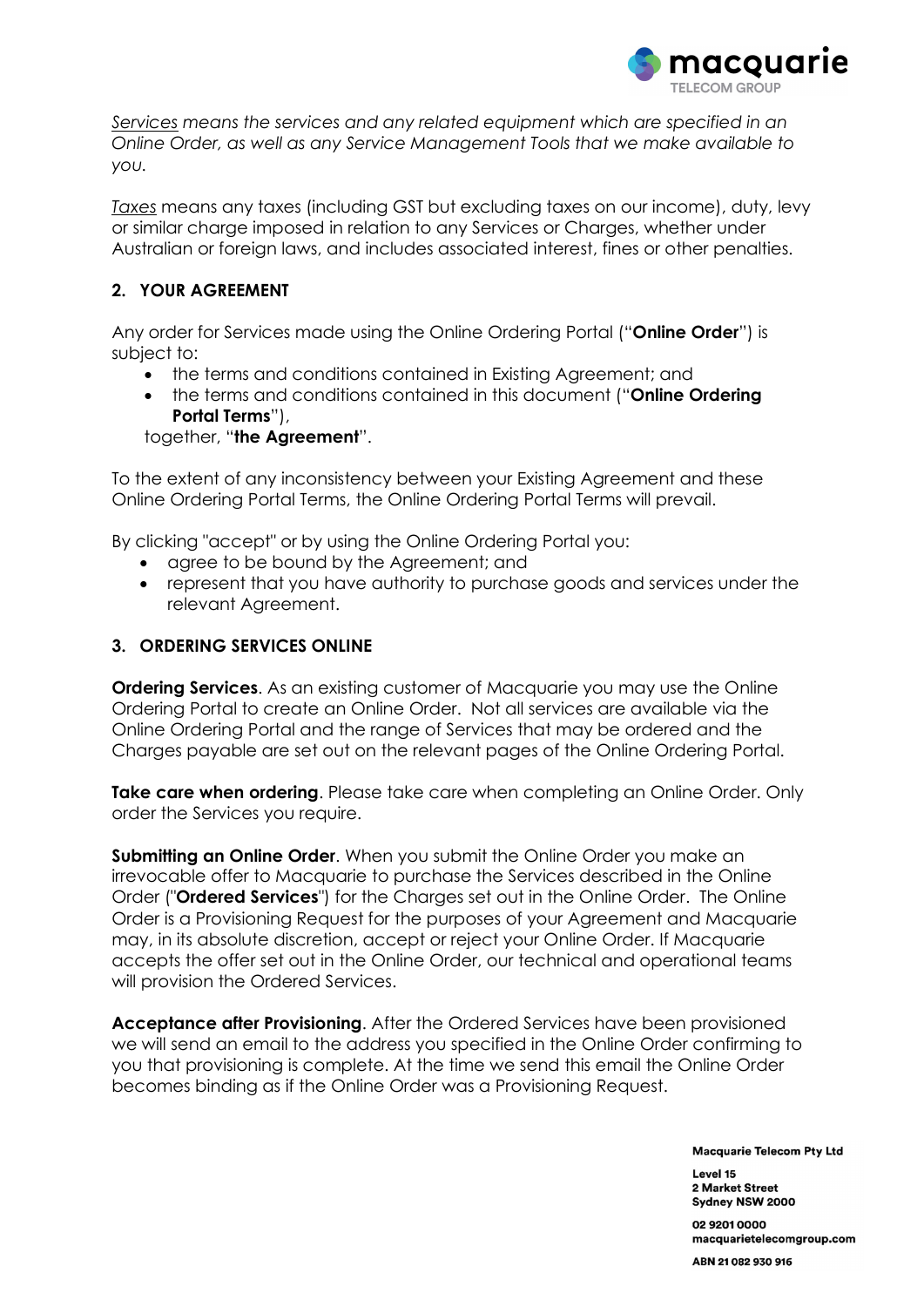

Specific timeslots. Specific timeslots can only be requested after the standard lead time for the order. We cannot guarantee the requested timeslot will be available. A Macquarie engineer will contact you if your timeslot is unavailable.

Orders received outside of Business Hours. Orders received outside business hours, will be actioned as though entered at 9am on the next business day.

## 4. ADDITIONAL TERMS: COLOCATION REMOTE HANDS

The following terms apply to an Online Order for our Colocation Remote Hands Service.

Work performed under your instructions. The Macquarie engineer works under your specific instructions for a Colocation Remote Hands request. You are therefore responsible for the outcome of the work undertaken. Macquarie charges a fee for the work undertaken by the MT Engineer. This fee remains payable in the event that the Macquarie engineer has completed the task to your instructions and yet it does not bring the desired outcome.

#### 5. ADDITIONAL TERMS: BACKUP RESTORE REQUEST

The following terms apply to an Online Order for a Backup Restore Request Service.

**Restoration duration.** Forecast times are based on the start time of the restoration. The restoration duration will depend on the data volume.

#### 6. CHANGES TO THIS AGREEMENT

We may modify these Online Ordering Portal Terms by posting an updated version on our website.

The modified terms will apply once posted, so please check our website regularly for any updates.

## 7. YOUR OBLIGATIONS

You are responsible for all use of the Online Ordering Portal and must ensure that only persons with authority to purchase goods and services are given access to passwords and permitted to make Online Orders.

#### 8. LIABILITY

To the extent permitted by law, we exclude all, representations, terms, conditions, warranties or guarantees (including as to acceptable quality, fitness for purpose, satisfaction of your requirements or timeliness) that are not expressly set out in this Agreement and you agree that you have not relied on any such matters. If any such term is implied or imposed in relation to the Agreement and cannot be excluded, then to the extent permitted by law, our liability for a breach of such term is limited to one or more of the following at our option:

**Macquarie Telecom Pty Ltd** 

Level 15 2 Market Street Sydney NSW 2000

02 9201 0000 macquarietelecomgroup.com